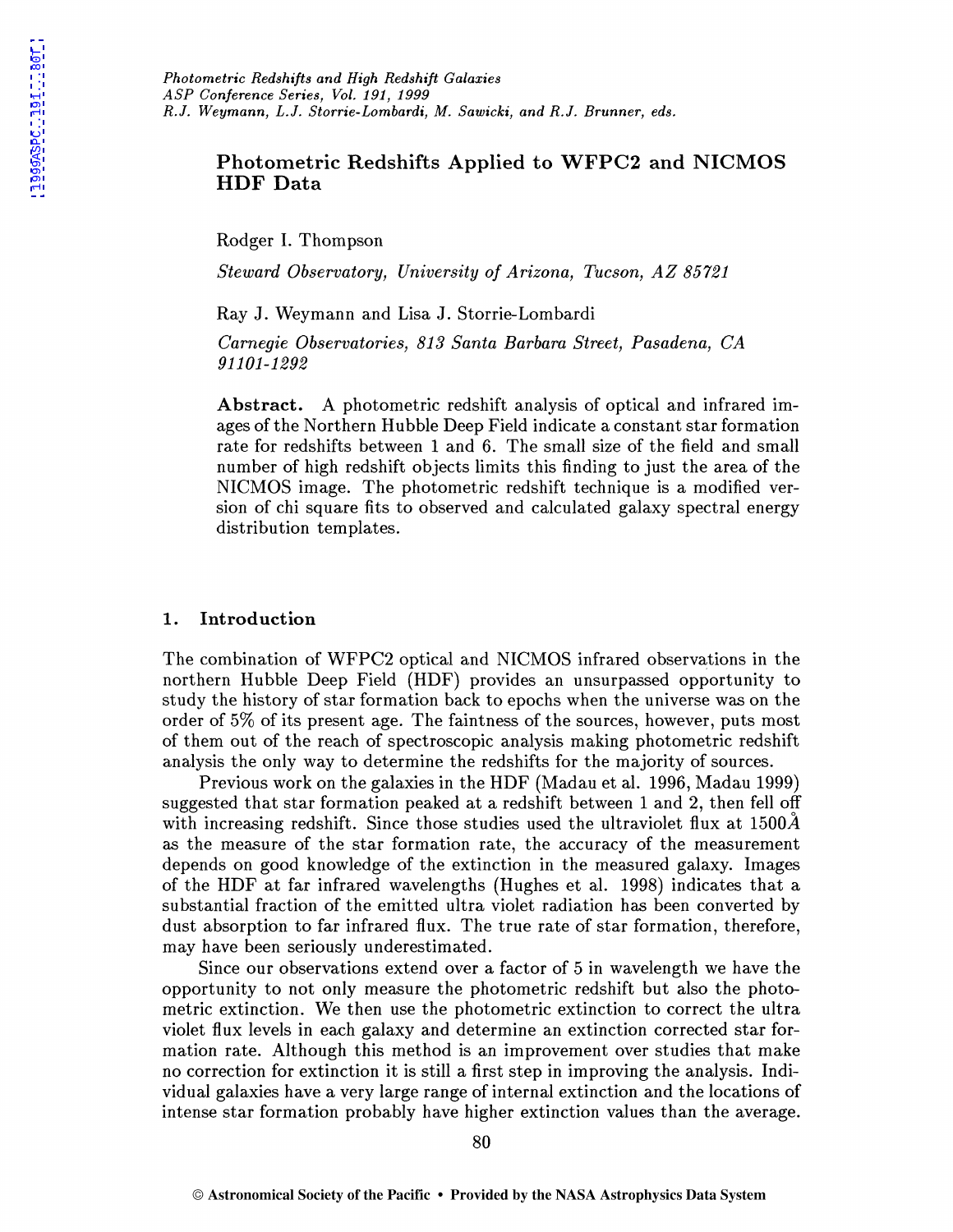### 2. Observations

Our data comes from observations of the HDF with WFPC2 and NICMOS. The original observations (Williams et al. 1996) provided images at four optical wavelengths of 3000, 4500, 6060, and 8140 $\AA$ . The deep NICMOS observation of the HDF (Thompson et al. 1999) provided images at 1.1 and 1.6 microns. The NICMOS images, however, only cover a 50 by 50 arc second region in one part of the optical HDF. Our results will pertain only to the region of overlap between the optical and infrared results.

The data reduction for each set of NICMOS observations follows the techniques described in Thompson et al. 1999. However, the photometric values used in the redshift and extinction analyses are 0.6 arc second diameter aperture magnitudes determined by the photometric reduction package SExtractor (Bertin and Arnouts 1996). The object positions determined by the F160W NICMOS image were used as the centers for the flux calculations in all of the other wavelength bands. Objects not detected in the F160W image, therfore, do not appear in this analysis. The SExtractor isophotal and total flux determinations are also recorded. The total flux is utilized in the measurement of the total ultraviolet flux.

## 3. Photometric Redshift Technique

We utilize a photometric redshift technique that minimizes a modified chi square fit between the observed galaxy and a set of spectral energy distribution (SED) templates which include both observed nearby standard galaxies and calculated templates based on the work of Bruzual and Charlot 1996 and Leitherer et al. 1999. We chose this method over a polynomial fitting technique (Wang, Bahcall, and Turner 1998, Wang, Bahcall, and Turner 1999) since we expect that many of the galaxies will be at high redshifts where adequate training sets of observations do not exist for the polynomial determination.

The basic technique minimizes the chi square residuals between the observed fluxes and those predicted by the various template SEDs which are numerically adjusted for a grid of redshifts and extinctions measured by E(B-V). Our technique differs from that of Fernandez-Soto, Lanzetta and Yahil 1999 and Lanzetta et al. 1996 eg by altering the error to include the flux level as well as the formal error derived from the read noise and dark current. Our chi square residual is given by

$$
\chi(z,E)^2 = \sum_{i=1}^{6} \frac{(f_i - A \cdot \text{fmod}(z,E)_i)^2}{\sqrt{\sigma_i^2 + f_i^2}} \tag{24}
$$

In equation 24 the index i refers to the six fluxes used in this work,  $f_i$  is the measured flux and  $fmod(z, E)$  is the flux predicted by a template at a redshift of z and with an extinction measured by an E(B-V) value of E. The normalization constant A, is chosen to minimize the value of  $\chi(z, E)^2$  and is given by

$$
A = \sum_{i=1}^{6} \frac{f_i \cdot \text{fmod}(z, E)_i}{\sigma_i^2 + f_i^2} / \sum_{i=1}^{6} \frac{(\text{fmod}(z, E)_i)^2}{\sigma_i^2 + f_i^2}
$$
(25)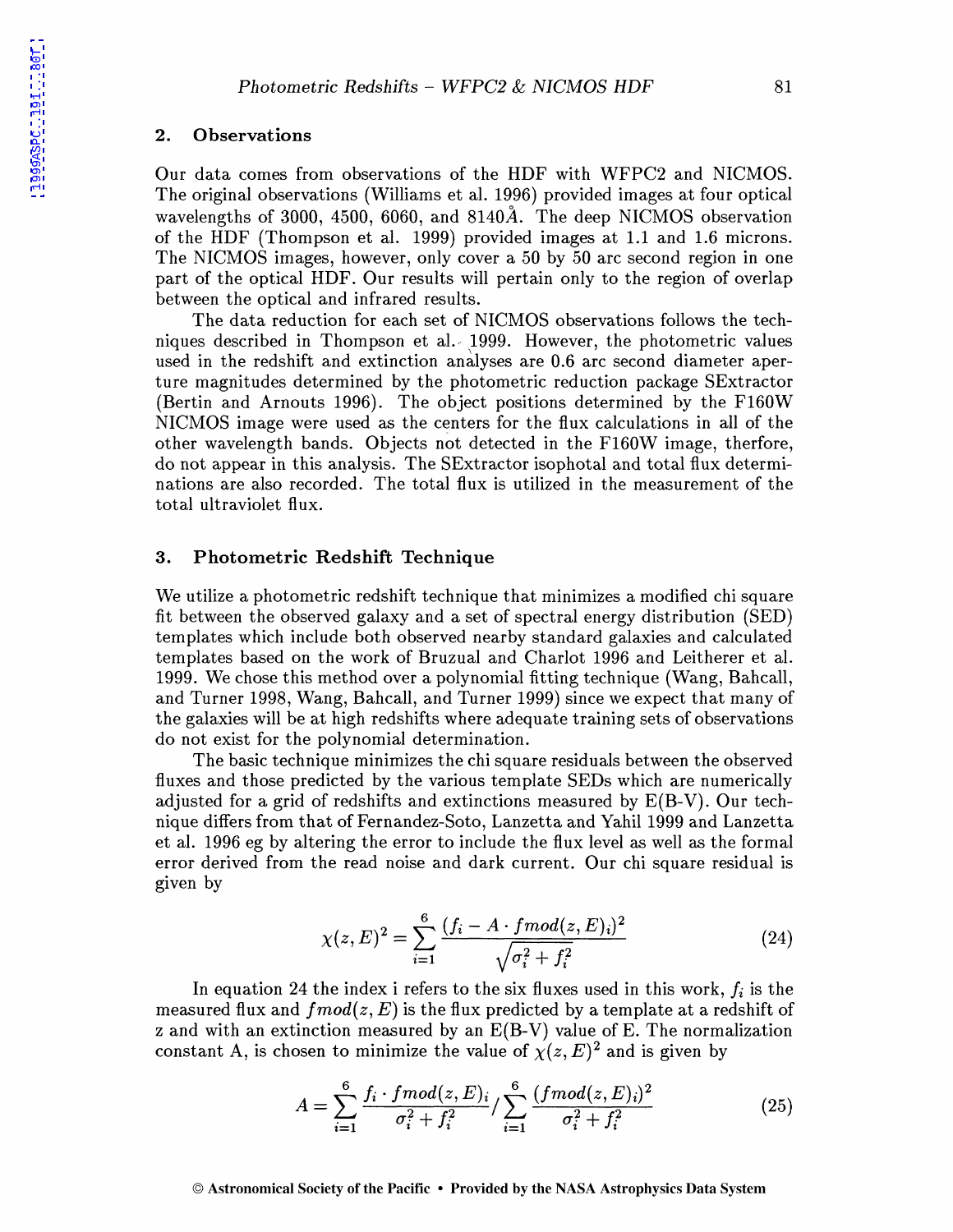The values of  $\sigma_i$  are calculated from the noise values in the images. The NICMOS values of  $\sigma_i$  are functions of position in the image as discussed in Thompson et al. 1999. At high flux levels the flux error between the observed and model flux divided by the total flux dominates the chi square calculation. At low fluxes it is the flux error divided by the formal sigma that dominates. This formulation acknowledges that the most probable error at high flux levels is a percentage of the flux rather than the formal error determined from low signal level sources or the photon counting statistics.

## 3.1. Templates

We draw our templates from several sources. The first source is the four observed SEDs of Coleman, Wu, and Weedman 1980 utilized by several authors. The composite SED of Calzetti 1994 and Calzetti 1999 provides an additional observed template of a late type galaxy. The remainder of the templates come from calculations. We use two templates of very young, low metalicity galaxies obtained from the data base of Leitherer et al. 1999. The templates represent 200 million year old galaxies with a metalicity of  $z = 0.004$ . One template has instantaneous star formation and the other continuous star formation for 200 million years. The final nonevolving template is a 50 million year old continuous star formation SED calculated from Bruzual and Charlot 1996 models with a Salpeter IMF and solar metalicity. Templates containing equal parts of the Coleman, Wu, and Weedman 1980 early type galaxy and one of the three later types produce 3 composite age SEDs.

We also have 3 evolving templates calculated from the evolutionary models of Bruzual and Charlot 1996. These models have a Sal peter IMF and solar metalicity. All 3 initiate star formation at a redshift of 8 and have instantaneous, continuous, and exponential star formation rates. The decay time for the exponential rate is 1 Gyr. We start star formation at a redshift of 8 because for redshifts greater than 8 all of the flux falls in the F160W band. It is not possible to accurately determine redshifts for objects that have flux only in one band.

#### 3.2. Extinction

For each of the templates we apply a range of extinctions characterized by values of E(B-V) of 0 to 1. The range between 0 and 0.1 is taken in steps of 0.02 and the range between 0.1 and 0.9 in steps of 0.1. We use the work of Calzetti 1994 to determine the extinction as a function of wavelength and the relationship between the value of  $E(B-V)$  and the extinction. The final result is 195 different templates in a 13 by 15 grid of intrinsic galaxy SED and extinction.

### 3.3. Redshift

The chi square value of the fit between an observed galaxy and a template is calculated for 100 different redshifts in a range between 0 and 8 in 0.08 steps for z. The work of Madau 1995 quantifies the obscuration from the Lyman continuum and Lyman lines as a function of redshift. After all of the templates are matched at each redshift, the case with minimum value of chi square is taken as the appropriate redshift, extinction, and intrinsic galaxy SED.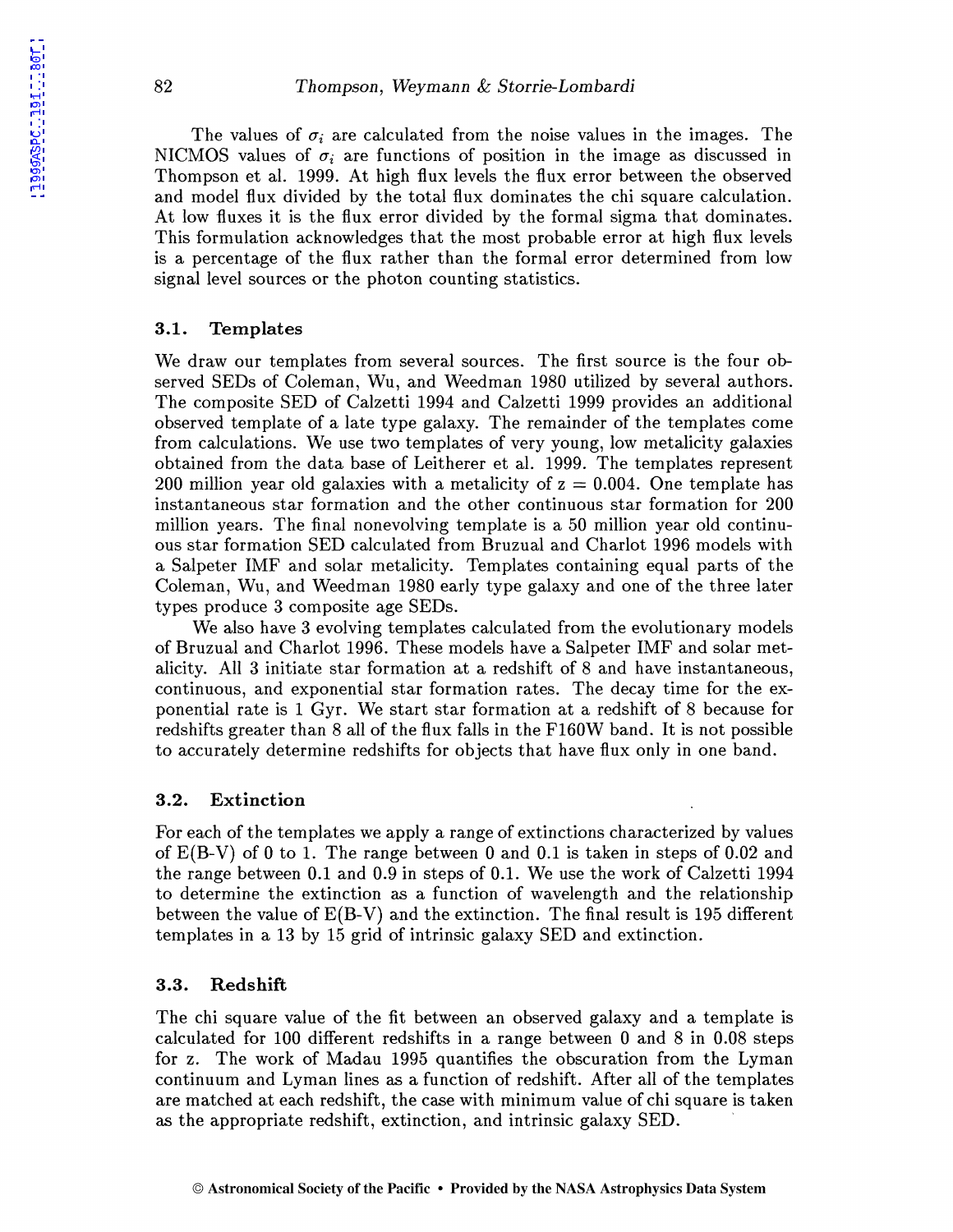#### 3.4. Star Formation Rate

This work utilizes the relationship between the star formation rate and the ultraviolet flux at 1500A given by Madau, Pozzetti and Dickinson 1998.

$$
SFR = 1.25 \times 10^{-28} \cdot UV_{1500} M_{\odot}/yr \tag{26}
$$

The units of uv flux in equation 26 are ergs per second per angstrom. This relationship is dependent on the initial mass function (IMF) and therefore may be different at earlier times.

Although the redshifts and extinctions are determined from the 0.6 arc second diameter aperture fluxes, the total ultraviolet flux is determined from the total flux measurement. The total ultraviolet is measured from the ultraviolet flux at 1500A of the selected template both with and without the determined extinction value. The template flux is used because for low redshift values the true 1500A flux is not observed and for higher redshift values the flux is measured through a very wide bandwidth which makes the true 1500A flux difficult to determine. The extincted value is a measure of the observed star formation rate while the unextincted flux measures the star formation rate corrected for extinction. Both values are shown in Figure 1.

### 4. Results

The results of the analysis are shown in Figure 1. The latest results from Madau 1999 are also shown on the plot as X values without error bars. The error bars on the NICMOS observations indicate the errors expected from photometric errors and in the case of the extinction corrected values both the photometric and extinction errors. Since this is a measure of the star formation rate in the NICMOS portion of the HDF the error bars do not represent counting statistic errors from the often rather small number of galaxies in the bin. These would be relevant only if we were to attempt a determination of the universal star formation rate. The error bars in the redshift are taken to be the width of the bins.

A flat,  $H_0 = 50$  cosmology is used to facilitate the comparison with the early work by Madau and others. This is most likely not the correct cosmology but the differences between cosmologies are probably less than the inherent errors in the measurements. The figure has been edited in one manner. The extinction values of galaxies have been limited to an  $E(B-V)$  value of 0.2. In some cases a single galaxy with a very high formally determined extinction totally dominated the corrected star formation rate. Before these values are considered real a careful comparison must be made with the far infrared observations. This will be done in later work, however, the observations of Hughes et al. 1998 found no individual far IR sources in the NICMOS field of view.

The net conclusion is that the rate of star formation is roughly constant for redshifts out to 6 and beyond. The rapidly dwindling number of sources beyond 6 make any conclusions in this region very shakey. The results are roughly consistent with the previous work if only the results to a redshift of 4 are considered. The main difference is the maintenance of the star formation rate for redshifts greater than 4. The very small size of the field means that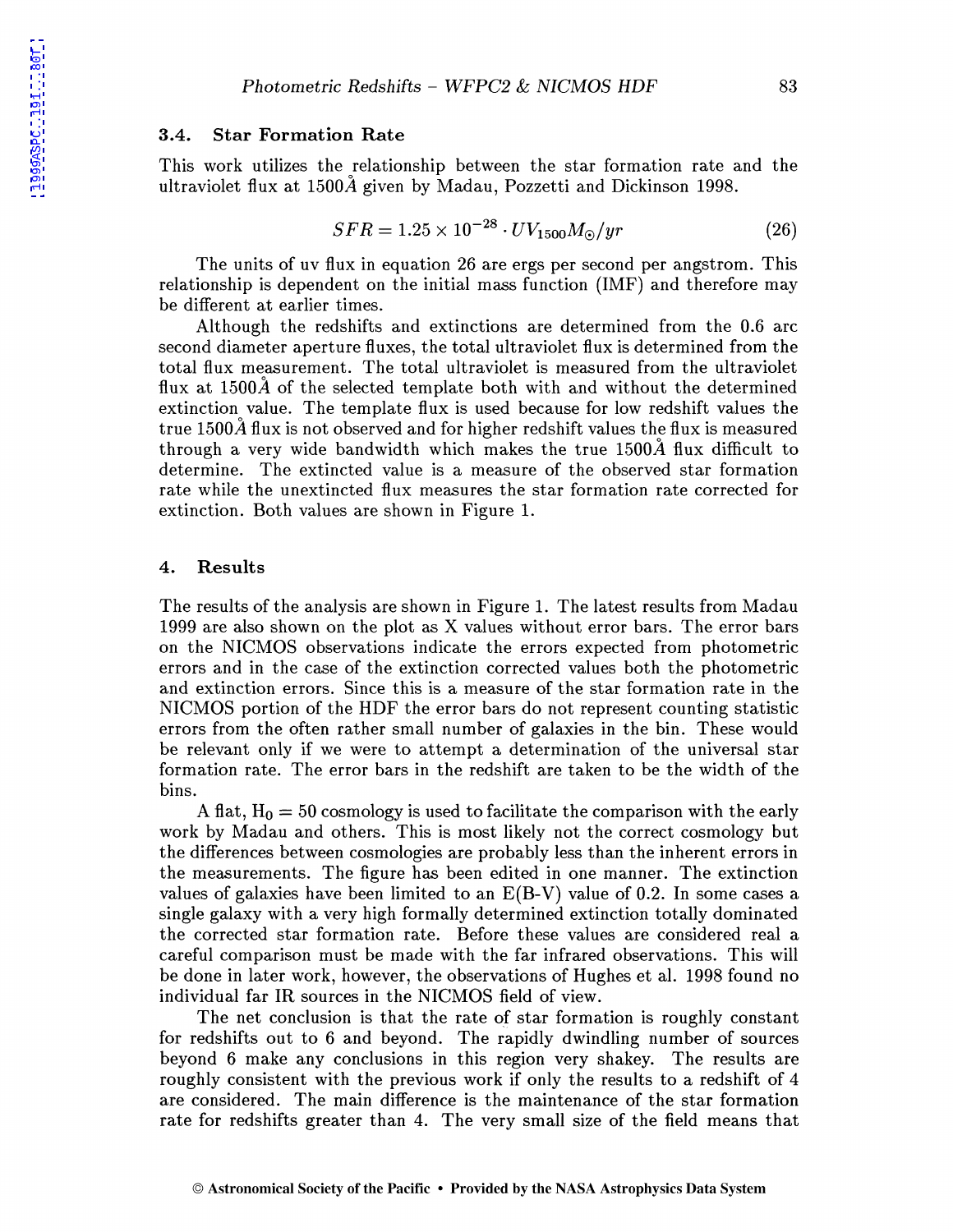

Figure 1. Star Formation as a function of redshift

small scale structure strongly affects the redshift distribution of this particular sample.

**Acknowledgments.** This work is supported in part by NASA grant NAG 5-3042. This work utilized observations with the NASA/ESA Hubble Space Telescope, obtained at the Space Telescope Science Institute, which is operated by the Association of Universities for Research in Astronomy under NASA contract NAS5-26555.

## References

Bertin, E. and Arnouts, S. 1996, A&A, 117, 393

Bruzual, G. and Charlot S., GISSEL96

Calzetti, D. 1999 Private communication of digital data.

Calzetti, D., Kinney, A. L., and Storchi-Bergmann, T. 1994, ApJ, 429, 582.

Coleman, G.D., Wu, C-C, and Weedman, D.W., 1980 ApJS, 43, 393.

Fernandez-Soto, A., Lanzetta, K., and Yahil, A. 1999, ApJ, 513, 34.

Hughes, D., Sergeant, S., Dunlop, J., Rowan-Robinson, M., Blain, A., Mann, R.G., Ivison, R., Peacock, J., Efstathiou, A., Gear, W., Oliver, S.,

84